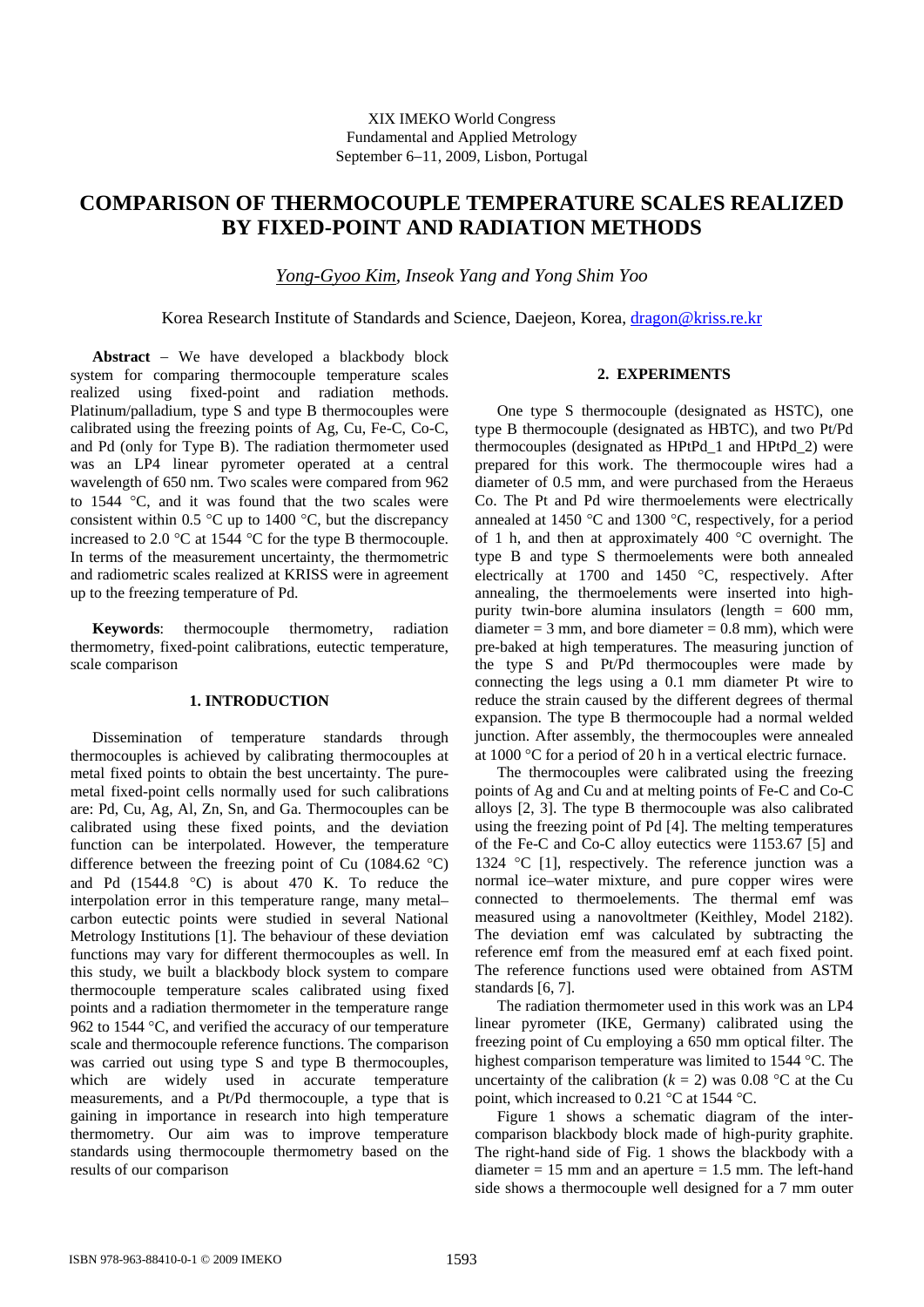diameter protecting tube of a thermocouple. The thermocouple well was located below the tilted face of the blackbody, off-centre of the block. Originally, the block was designed for a 5 mm outer diameter platinum protecting tube. However, in preliminary experiments, the platinum became contaminated and melted because of unknown reactions that appeared to occur in the furnace. Therefore, an alumina protecting tube for the thermocouples was employed. The temperature profile of the horizontal furnace used for the comparison was within  $\pm 0.3$  °C over the 100 mm length of the blackbody block. A small volume of high-purity argon gas was used during the experiments to prevent oxidation of the graphite.



Fig. 1. A schematic diagram of the inter-comparison blackbody block. All dimensions shown are in mm.

### **3. RESULTS**

Before comparison, the thermocouples were calibrated using various high-temperature fixed points. Table 1 shows the results of the fixed-point measurements. Calibrations were carried from high to low temperature in sequence. A vertical furnace with Kanthal superheaters was used to obtain temperatures above the Cu point, and a sodium heatpipe furnace was used to reach the Ag and Cu points. Figure 2 shows the deviation emf and interpolating curves with temperature for each thermocouple. The deviation curves were smooth, and thus, it was inferred that the fixed-point calibrations had been carried out properly.

Table 1. Thermal emf measured at various fixed points.

| Fixed  | Tempera            | Measured emfs/uV |         |             |             |
|--------|--------------------|------------------|---------|-------------|-------------|
| points | ture $\mathcal{C}$ | HPtPd 1          | HPtPd 2 | <b>HSTC</b> | <b>HBTC</b> |
| Ag     | 961.78             | 10783.2          | 10780.9 | 9154.5      | 4479.3      |
| Cu     | 1084.62            | 13242.9          | 13240.3 | 10581.0     | 5619.0      |
| $Fe-C$ | 1153.67            | 14714.4          | 14714.4 | 11401.3     | 6303.3      |
| $Co-C$ | 1324               | 18574.1          | 18571.9 | 13455.4     | 8100.3      |
| Pd     | 1554.8             |                  |         |             | 10735.0     |



Fig.2 Deviation emf and curves for each thermocouple.

Table 2. Comparison of results at various temperatures.

| Temperatu        | Measured emfs $/\mu$ V |         |             |             |  |
|------------------|------------------------|---------|-------------|-------------|--|
|                  |                        |         |             |             |  |
| re $\mathcal{C}$ | HPtPd 1                | HPtPd 2 | <b>HSTC</b> | <b>HBTC</b> |  |
| 961.78           | 10780.9                | 10779.7 | 9152.5      | 4475.1      |  |
| 1084.62          | 13240.6                | 13239.6 | 10579.5     | 5614.8      |  |
| 1153.67          | 14710.5                | 14709.2 | 11398.56    | 62998.3     |  |
| 1250             | 16854.7                | 16853.5 | 12557.2     | 7296.7      |  |
| 1324             | 18570.7                | 18569.3 | 13454.5     | 8095.1      |  |
| 1400             | 20391.6                | 20389.9 | 14377.1     |             |  |
| 1450             |                        |         |             | 9503.7      |  |
| 1544             |                        |         |             | 10584.3     |  |

After the fixed-point measurements, the thermocouples were installed in the horizontal blackbody comparison system. The comparisons were performed from 960 to 1544 °C, near to the temperatures listed in Table 2. For the Pt/Pd and type S thermocouples, the highest comparison temperature was limited to 1400 °C, which is the maximum temperature of continuous usage. In case of the type B thermocouples, the calibration temperature of 1400 °C was replaced by 1450 °C, and the highest temperature used was 1544 °C. Because the furnace set temperatures did not exactly coincide with the fixed-point temperatures shown in Table 2, the actual measured temperature values were corrected to the freezing and melting temperatures for comparison with the fixed-point measurement results. The furnace was set to remain at the calibration points for a period of 1 h while the radiation thermometer and the thermocouple readings were obtained. The comparison tests were performed three times. Table 2 shows a comparison of the results of calibration of thermocouples with the radiation thermometer data.

Figure 3 shows the results of calibration compared with the radiation thermometer data. The results of the fixedpoint calibration are also shown for comparison. In Fig. 3, the error bars denote the expanded calibration uncertainty for  $k = 2$ . The closed circles show the comparison results with the radiation thermometer. The diamond, open circle, reverse triangle, and triangle symbols denote the measurement data at the various fixed points. The solid lines denote the least-square interpolation fits for the comparison results. The Pt/Pd thermocouples showed gradual decrease in the deviation emf values with increasing temperature, and it was found that these thermocouples had a very small difference between the two calibration methods in the temperature range 962 to 1400 °C. The type S thermocouple also showed a good agreement over the entire comparison temperature range. In the case of the type B thermocouple, the two scales were nearly same up to 1320 °C, but the discrepancy increased as the temperature increased. As shown in Fig. 3(d), the variation in the deviation emf of the type B thermocouple in the fixed-point calibration increased with increasing temperature, but the comparison results showed a slightly decreasing behaviour above 1320 °C. At 1554 °C, the scale difference was 2.0 °C for the type B thermocouple.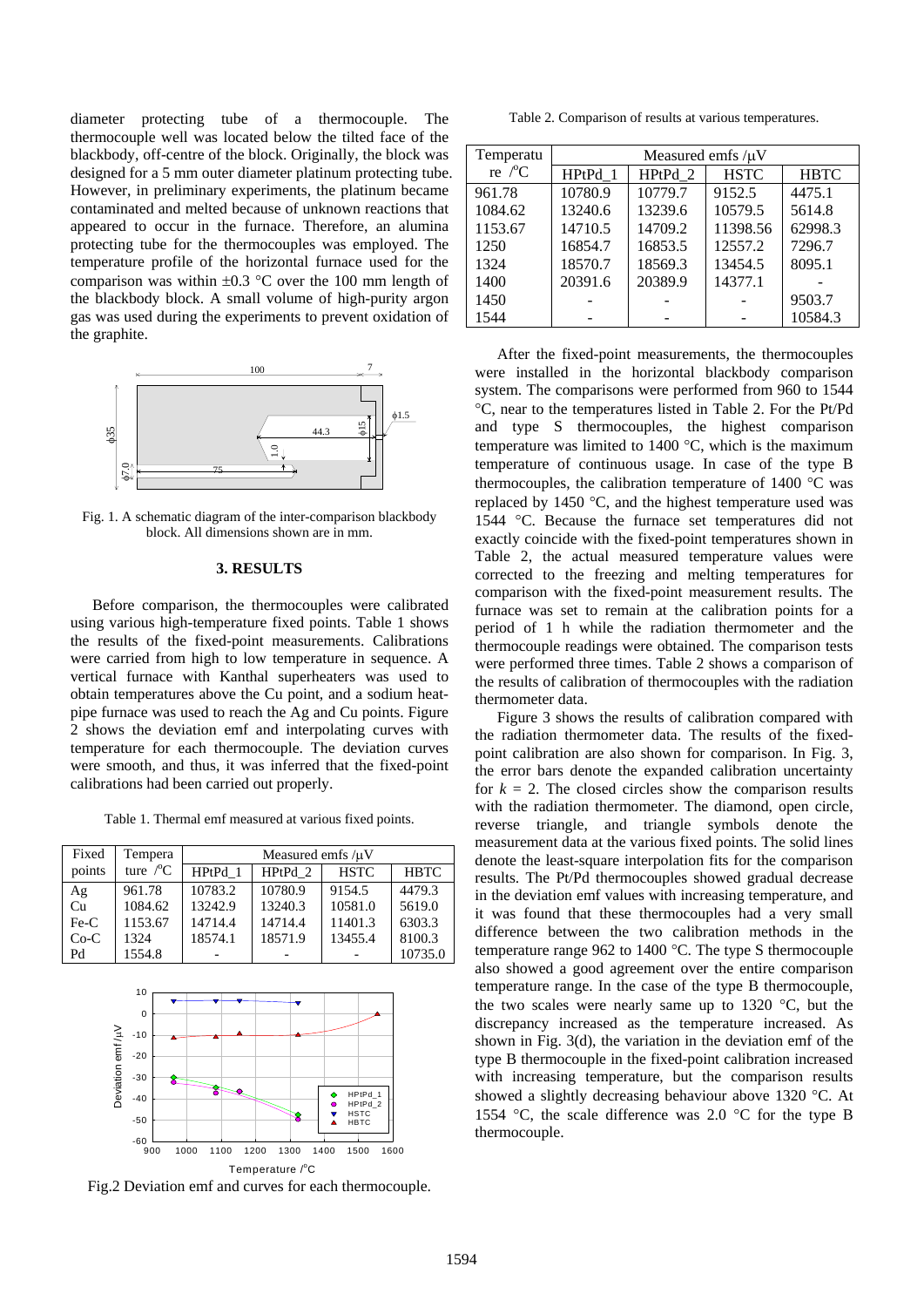

Fig.3 Variation in the deviation emf for each thermocouple. The results from the fixed-point calibrations are also shown.

### **4. DISCUSSION**

Table 3 shows the difference in temperature between fixed-point calibration and a comparison with radiation pyrometer data. For the Pt/Pd thermocouples, the difference was small,  $< 0.2$  °C, over the entire comparison range. The type S thermocouple also showed a small temperature difference as well. In the case of the type B thermocouple, the two scales agreed within 0.5  $\degree$ C up to a temperature of 1324 °C, but the discrepancy increased to 2.0 °C at 1544 °C.

Table 3. Temperature difference between the fixed-point calibration and the comparison calibration at each temperature.

| Temperature   | Temperature difference /°C |         |             |             |
|---------------|----------------------------|---------|-------------|-------------|
| $\mathcal{C}$ | HPtPd 1                    | HPtPd 2 | <b>HSTC</b> | <b>HBTC</b> |
| 961.78        | 0.07                       | $-0.01$ | 0.10        | 0.48        |
| 1084.62       | 0.07                       | $-0.03$ | 0.15        | 0.41        |
| 1153.67       | 0.15                       | 0.20    | 0.23        | 0.47        |
| 1250          | 0.15                       | 0.13    | 0.17        | 0.33        |
| 1324          | 0.15                       | 0.09    | 0.06        | 0.44        |
| 1400          | 0.09                       | 0.02    | $-0.08$     |             |
| 1450          |                            |         |             | 1.15        |
| 1544          |                            |         |             | 2.00        |

| Table 4. Uncertainty budgets for the fixed-point calibration at the |
|---------------------------------------------------------------------|
| Cu freezing temperature for each type of thermocouple.              |

| Factors                                 | Standard<br>uncertainties $\mu$ V |      |      |  |
|-----------------------------------------|-----------------------------------|------|------|--|
|                                         | Pt/Pd                             | S    | в    |  |
| Reference temperature                   |                                   |      |      |  |
| Fixed-point temperature<br>(1)          | 0.12                              | 0.07 | 0.06 |  |
| Plateau determination<br>(2)            | 0.12                              | 0.07 | 0.06 |  |
| Emf measurement                         |                                   |      |      |  |
| (1) Inhomogeneity                       | 1.63                              | 1.08 | 4.62 |  |
| Reproducibility<br>(2)                  | 0.21                              | 0.12 | 0.10 |  |
| $(3)$ Ice point                         | 0.17                              | 0.10 | 0.08 |  |
| DVM calibration and stability           |                                   |      |      |  |
| Calibration uncertainty<br>(1)          | 0.08                              | 0.06 | 0.03 |  |
| Stability<br>(2)                        | 0.33                              | 0.27 | 0.14 |  |
| Expanded uncertainty / $\mu$ V( $k=2$ ) | 3.39                              | 2.26 | 9.25 |  |

To validate this discrepancy, the measurement uncertainty of the two scales was calculated, and this was plotted in Fig. 3. Table 4 shows the uncertainty budgets for the fixed-point calibration. For simplicity, the uncertainty analysis is shown at the Cu freezing temperature as representative data for each type of thermocouple. To calculate the measurement uncertainty of a thermocouple, it is essential to perform an inhomogeneity test of the thermocouple. In our work, inhomogeneity scanning tests were performed using a liquid bath operating at 180 °C [8]. The thermocouples were scanned before the fixed-point calibration and after comparison with the radiation thermometer. The inhomogeneity curves before and after measurements over the entire temperature range were nearly the same. Figure 4 shows the inhomogeneity results after the comparison.



Fig. 4 Inhomogeneity results after comparison with the radiation thermometer. The terms  $E$  and  $E_{ref}$  indicate the measured and reference emf at 180 °C for each thermocouple, respectively.

The Pt/Pd thermocouples showed a smaller variation wit h immersion depth than the other thermocouples did. The uncertainty factor due to the thermoelectric inhomogeneity was calculated by considering the temperature gradient of